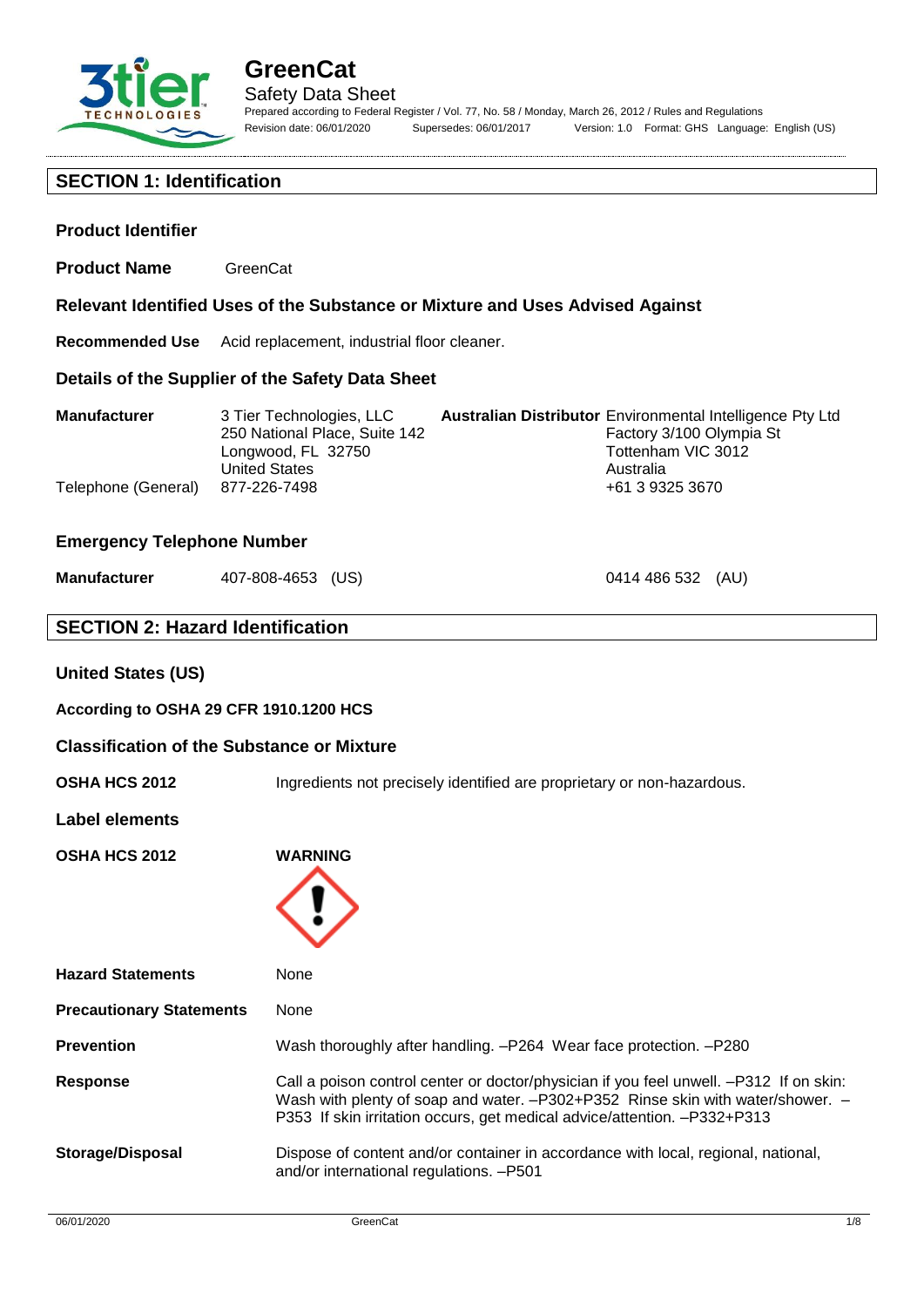#### **Other Hazards**

**OSHA HCS 2012**

#### **Other Information**



#### **SECTION 3: Composition/Information on Ingredients**

**Substances** Material does not meet the criteria of a substance.

#### **Mixtures**

| <b>Hazardous Components</b>          |                    |               |                      |                                                                                              |                 |
|--------------------------------------|--------------------|---------------|----------------------|----------------------------------------------------------------------------------------------|-----------------|
| <b>Chemical Name</b>                 | <b>Identifiers</b> | %(weig<br>ht) | <b>LD50/LC50</b>     | <b>Classifications</b><br><b>According to</b><br><b>Regulation/Directive</b>                 | <b>Comments</b> |
| Organic salt<br>(patented)           | CAS # 506-89-8     | $30%$         | 1121 mg/kg oral, rat | OSHA HCS 2012:<br>Acute Tox. Oral Cat.<br>4, Eye irritant Cat. 2                             | <b>NDA</b>      |
| ESI 173 alcohol<br>ethoxylate DI H20 | CAS # 68991-48-0   | $<$ 5%        | >2.0 mg/kg oral, rat | <b>OSHA HCS 2012:</b><br>Acute Tox, Oral Cat.<br>1, Eye Irrit. Cat. 2,<br>Skin Irrit. Cat. 2 | <b>NDA</b>      |

*See Section 11 for Toxicology Information*

#### **SECTION 4: First aid measures**

#### **Description of First Aid Measures**

- **Inhalation** Not a normal route of exposure. If symptoms develop, move victim to fresh air. If symptoms persist, obtain medical attention.
- **Skin** Flush with water. Wash with soap and water. Call a physician if irritation persists. Wash contaminated clothing well before reuse.
- **Eye** Immediately flush with water. Remove contact lenses, if applicable, and continue rinsing with water. Call a physician if irritation persists.
- **Ingestion** Do not induce vomiting. Rinse mouth with water. Call a physician immediately. Never give anything by mouth if victim is unconscious, is rapidly losing consciousness, or is convulsing.

#### **Most Important Symptoms and Effects, Both Acute and Delayed**

Refer to Section 11: Toxicological Information.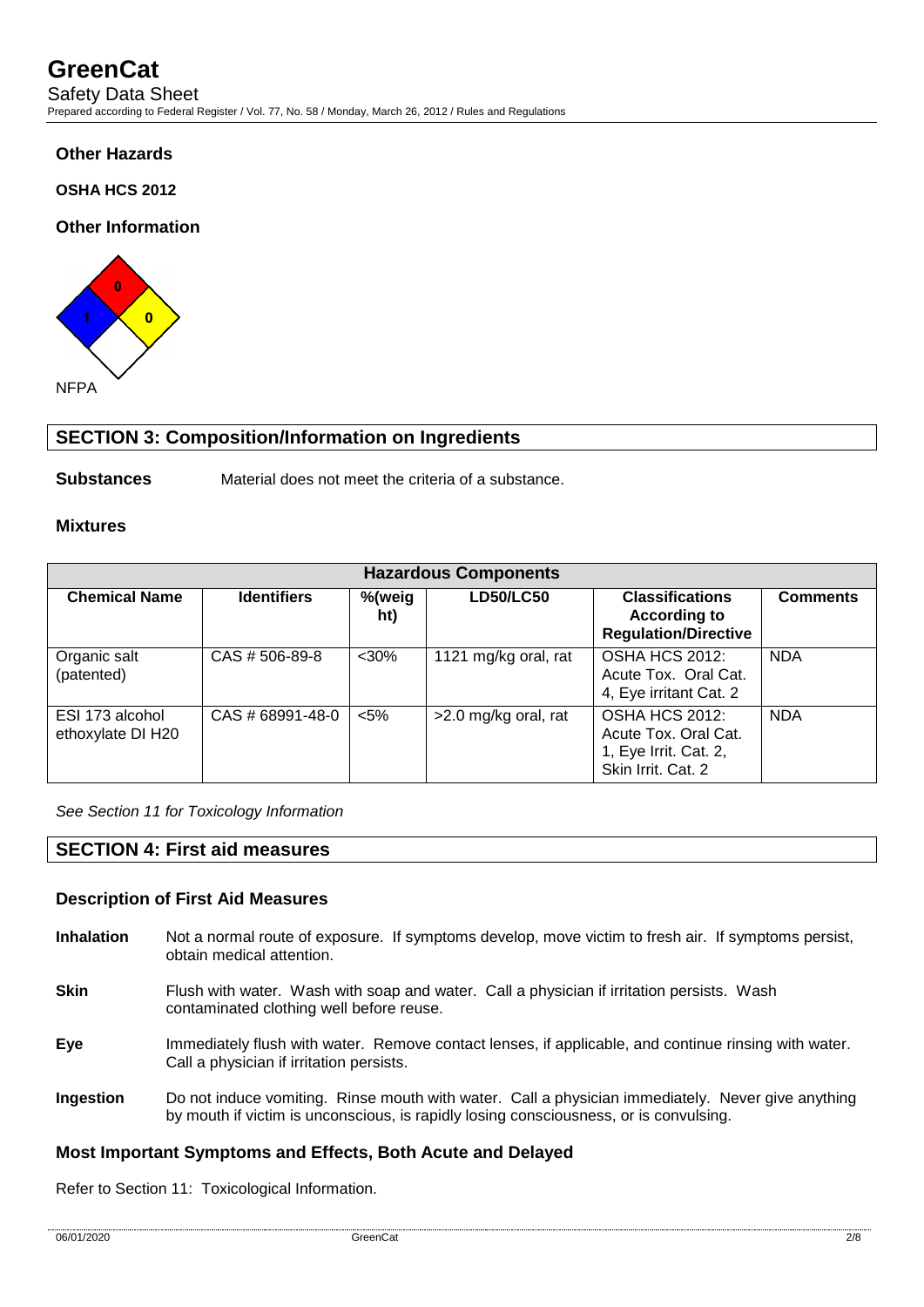#### **Indication of Any Medical Attention and Special Treatment Needed**

#### **Notes to Physician**

All treatments should be based on observed signs and symptoms of distress in patient. Consideration should be given to the possibility that overexposure to materials other than this product may have occurred.

*See Section 2 for Potential Health Effects*

#### **SECTION 5: Fire-Fighting Measures**

#### **Extinguishing Media**

| <b>Suitable Extinguishing Media</b>                   | Water and foam are suitable.                                                                                                                                                 |
|-------------------------------------------------------|------------------------------------------------------------------------------------------------------------------------------------------------------------------------------|
| <b>Unsuitable Extinguishing Media</b>                 | Not applicable.                                                                                                                                                              |
| Special Hazards Arising From the Substance or Mixture |                                                                                                                                                                              |
| <b>Unusual Fire and Explosion Hazards</b>             | Not applicable.                                                                                                                                                              |
| <b>Hazardous Combustion Products</b>                  | May include and are not limited to oxides of carbon.                                                                                                                         |
| <b>Advice for Firefighters</b>                        | No special firefighting equipment is needed; however, self-contained<br>breathing apparatus and protective clothing should be worn in fighting<br>fires involving chemicals. |

#### **SECTION 6: Accidental Release Measures**

#### **Personal Precautions, Protective Equipment and Emergency Procedures**

**Personal Precautions** Store in safe place. Wear rubber gloves for prolonged exposure. Wash material off skin with plenty of soap and water. Wash clothing and footwear before reuse. Always wash hands thoroughly after use. Use safety glasses when using this product.

**Emergency Procedures** Not applicable.

#### **Environmental Precautions**

#### **Methods and Material for Containment and Cleaning Up**

**Containment/Clean-Up Measures** Before attempting clean-up, refer to hazard data. Small spills may be absorbed with non-reactive absorbent and placed in suitable, covered, labeled containers. Prevent large spills from entering sewers and waterways. Contact emergency services and supplier for advice.

#### **SECTION 7: Handling and Storage**

#### **Precautions for Safe Handling**

**Handling Handling Example 20 Use rubber gloves for prolonged exposure.** Safety goggles are recommended.

#### **Conditions for Safe Storage, Including Any Incompatibilities**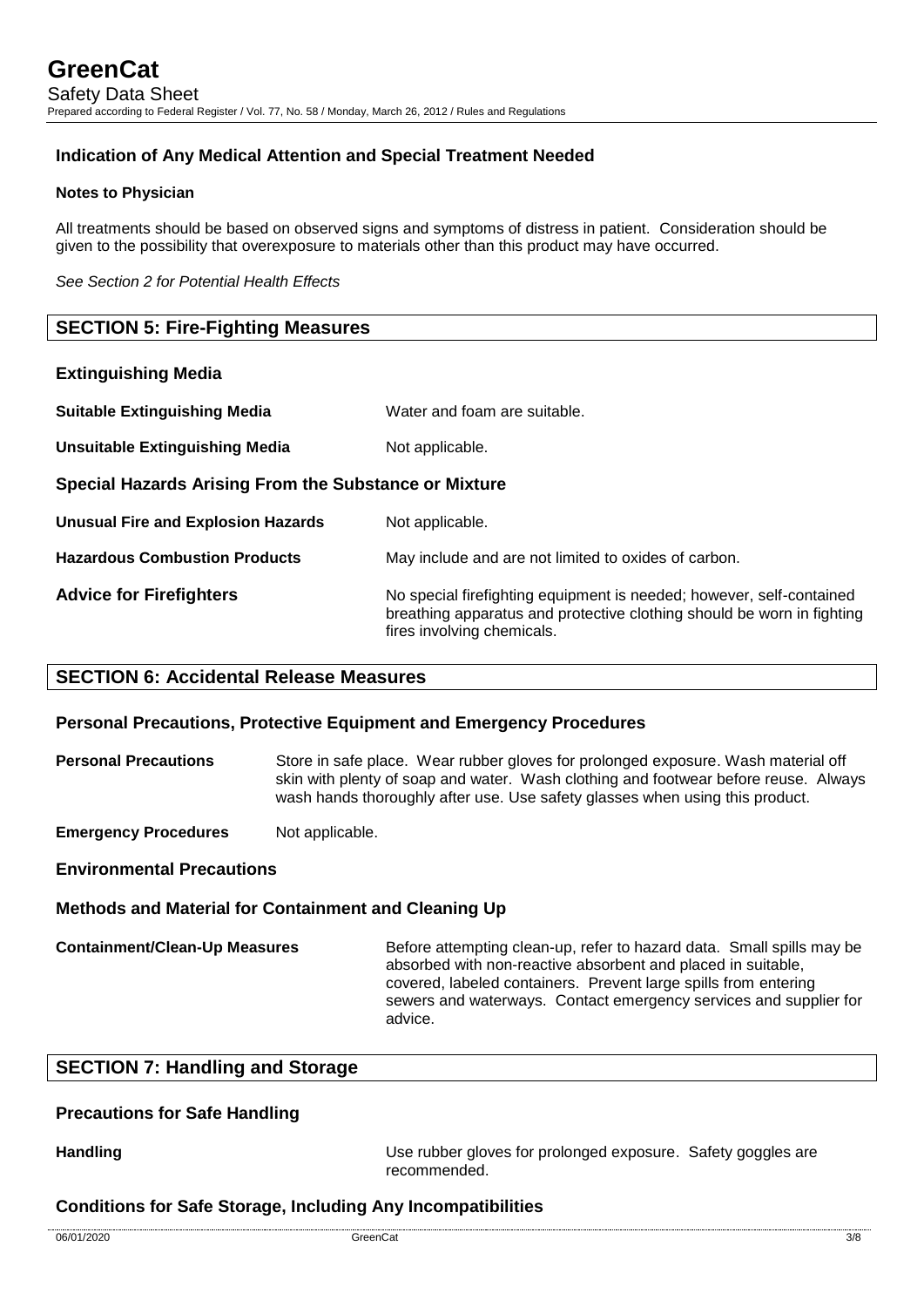Safety Data Sheet

Prepared according to Federal Register / Vol. 77, No. 58 / Monday, March 26, 2012 / Rules and Regulations

**Storage** Keep out of reach of children. Store in a closed container away from incompatible materials.

**Incompatible Materials or Ignition Sources** Caustics, oxidizers, reducers.

#### **SECTION 8: Exposure Controls/Personal Protection**

| <b>Control Parameters</b>                                          |                                                                                      |  |
|--------------------------------------------------------------------|--------------------------------------------------------------------------------------|--|
| <b>Exposure Controls</b>                                           |                                                                                      |  |
| <b>Engineering Measures/Controls</b>                               | None specified.                                                                      |  |
| <b>Personal Protective Equipment</b>                               |                                                                                      |  |
|                                                                    |                                                                                      |  |
| <b>Pictograms</b>                                                  |                                                                                      |  |
| <b>Respiratory</b>                                                 | MSHA-NIOSH approved. No special precautions required.                                |  |
| Eye/Face                                                           | Protective eye goggles are recommended.                                              |  |
| <b>Hands</b>                                                       | Wear rubber gloves for prolonged exposure; rinse completely from skin after contact. |  |
| <b>Skin/Body</b>                                                   | No special precautions required; rinse completely from skin after contact.           |  |
| <b>General Industrial Hygiene Considerations</b><br>None specifed. |                                                                                      |  |
| <b>Environmental Exposure Controls</b><br>None specified.          |                                                                                      |  |

### **SECTION 9: Physical and Chemical Properties**

#### **Information on Physical and Chemical Properties**

| <b>Appearance - Description</b><br>Clear<br>Liquid<br>Mild<br>Slight amber/yellow<br>Color<br>Odor<br>Data Lacking<br>Taste<br><b>Particulate Type</b><br>Not relevant<br><b>Particulate Size</b><br>Not relevant<br><b>Aerosol Type</b><br>Not relevant<br><b>Physical and Chemical Properties</b><br><b>Odor Threshold</b><br>Data Lacking<br>Data Lacking<br>100C<br><b>Melting Point</b><br>Data Lacking<br><b>Heat of Decomposition</b><br>Data Lacking<br>Data Lacking<br><b>Specific Gravity/Relative Density</b><br>$0.5 - 1.5$<br>Data Lacking<br><b>Bulk Density</b><br><b>Density</b><br>Data Lacking<br>Data Lacking<br><b>Solvent Solubility</b><br>Not relevant<br>Complete<br>Classification criteria<br><b>Explosive Properties</b><br>Similar to water | <b>Material Description</b>      |  |          |
|-------------------------------------------------------------------------------------------------------------------------------------------------------------------------------------------------------------------------------------------------------------------------------------------------------------------------------------------------------------------------------------------------------------------------------------------------------------------------------------------------------------------------------------------------------------------------------------------------------------------------------------------------------------------------------------------------------------------------------------------------------------------------|----------------------------------|--|----------|
|                                                                                                                                                                                                                                                                                                                                                                                                                                                                                                                                                                                                                                                                                                                                                                         | <b>Physical Form</b>             |  |          |
|                                                                                                                                                                                                                                                                                                                                                                                                                                                                                                                                                                                                                                                                                                                                                                         |                                  |  |          |
|                                                                                                                                                                                                                                                                                                                                                                                                                                                                                                                                                                                                                                                                                                                                                                         |                                  |  |          |
|                                                                                                                                                                                                                                                                                                                                                                                                                                                                                                                                                                                                                                                                                                                                                                         |                                  |  |          |
|                                                                                                                                                                                                                                                                                                                                                                                                                                                                                                                                                                                                                                                                                                                                                                         |                                  |  |          |
|                                                                                                                                                                                                                                                                                                                                                                                                                                                                                                                                                                                                                                                                                                                                                                         | <b>General Properties</b>        |  |          |
|                                                                                                                                                                                                                                                                                                                                                                                                                                                                                                                                                                                                                                                                                                                                                                         | <b>Boiling Point</b>             |  |          |
|                                                                                                                                                                                                                                                                                                                                                                                                                                                                                                                                                                                                                                                                                                                                                                         | <b>Decomposition Temperature</b> |  |          |
|                                                                                                                                                                                                                                                                                                                                                                                                                                                                                                                                                                                                                                                                                                                                                                         | pH                               |  |          |
|                                                                                                                                                                                                                                                                                                                                                                                                                                                                                                                                                                                                                                                                                                                                                                         |                                  |  |          |
|                                                                                                                                                                                                                                                                                                                                                                                                                                                                                                                                                                                                                                                                                                                                                                         | <b>Water Solubility</b>          |  |          |
|                                                                                                                                                                                                                                                                                                                                                                                                                                                                                                                                                                                                                                                                                                                                                                         | <b>Viscosity</b>                 |  | not met. |
| Classification                                                                                                                                                                                                                                                                                                                                                                                                                                                                                                                                                                                                                                                                                                                                                          | <b>Oxidizing Properties</b>      |  |          |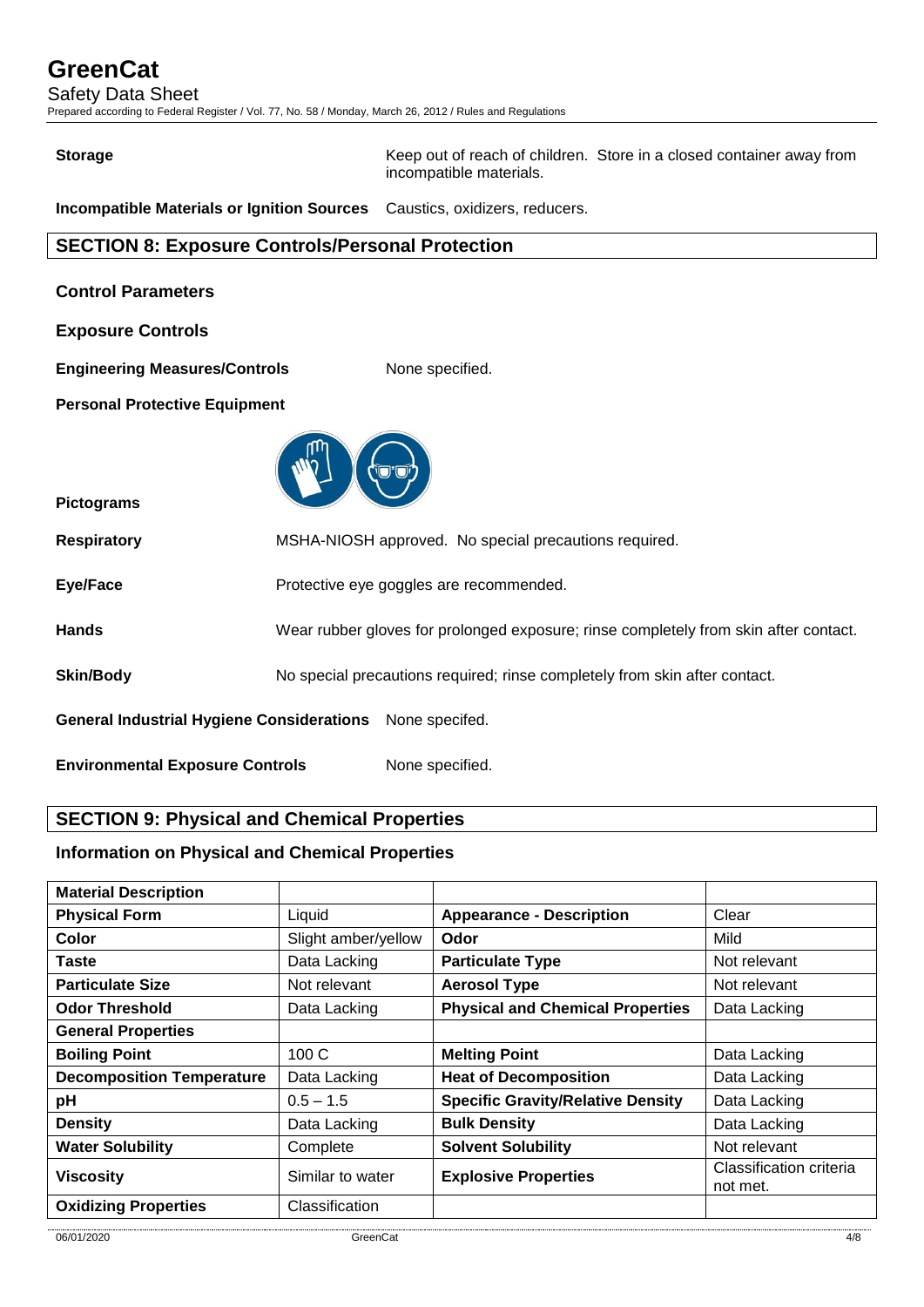Safety Data Sheet

Prepared according to Federal Register / Vol. 77, No. 58 / Monday, March 26, 2012 / Rules and Regulations

|                                                                        | criteria not met. |                                                      |               |
|------------------------------------------------------------------------|-------------------|------------------------------------------------------|---------------|
| <b>Volatility</b>                                                      |                   |                                                      |               |
| <b>Vapor Pressure</b>                                                  | Not relevant      | <b>Vapor Density</b>                                 | Not relevant  |
| <b>Evaporation Rate</b>                                                | Data Lacking      | VOC (Wt.)                                            | Data Lacking  |
| VOC (Vol.)                                                             | Data Lacking      | <b>Volatiles (Wt.)</b>                               | Data Lacking  |
| <b>Volatiles (Vol.)</b>                                                | Data Lacking      |                                                      |               |
| <b>Flammability</b>                                                    |                   |                                                      |               |
| <b>Flash Point</b>                                                     | Not relevant      | <b>UEL</b>                                           | Not relevant  |
| LEL                                                                    | Not relevant      | <b>Autoignition</b>                                  | Not relevant  |
| <b>Self-Accelerating</b><br><b>Decomposition Temperature</b><br>(SADT) | Not relevant      | <b>Heat of Combustion</b>                            | Not relevant  |
| <b>Burning Time</b>                                                    | Not relevant      | <b>Flame Duration</b>                                | Not relevant  |
| <b>Flame Height</b>                                                    | Not relevant      | <b>Flame Extension</b>                               | Not relevant  |
| <b>Ignition Distance</b>                                               | Not relevant      | <b>Flammability (solid, gas)</b>                     | Non-flammable |
| Environmental                                                          |                   |                                                      |               |
| Half-Life                                                              | Data Lacking      | <b>Octanol/Water Partition</b><br><b>Coefficient</b> | Data Lacking  |
| <b>Coefficient of Water/Oil</b><br><b>Distribution</b>                 | Data Lacking      | <b>Bioaccumulation Factor</b>                        | Data Lacking  |
| <b>Bioconcentration Factor</b>                                         | Data Lacking      | <b>Biochemical Oxygen Demand</b><br><b>BOD/BOD5</b>  | Data Lacking  |
| <b>Chemical Oxygen Demand</b>                                          | Data Lacking      | <b>Persistence</b>                                   | Data Lacking  |
| <b>Degredation</b>                                                     | Data Lacking      |                                                      |               |

## **SECTION 10: Stability and Reactivity**

| <b>Reactivity</b>                         | No dangerous reaction known under conditions of normal use.                           |  |
|-------------------------------------------|---------------------------------------------------------------------------------------|--|
| <b>Chemical Stability</b>                 | Stable under normal temperatures and pressures.                                       |  |
| <b>Possibility of Hazardous Reactions</b> | Not available.                                                                        |  |
| <b>Conditions to Avoid</b>                | None.                                                                                 |  |
| <b>Incompatible Materials</b>             | Caustics, oxidizers, reducers.                                                        |  |
| <b>Hazardous Decomposition Products</b>   | May include and are not limited to oxides of carbon, when heated to<br>decomposition. |  |

## **SECTION 11: Toxicological Information**

| <b>Component Name</b>              | <b>CAS</b> | Data                                      |
|------------------------------------|------------|-------------------------------------------|
| Organic salt (patented)            | 506-89-8   | Acute toxicity LD50 1121 mg/kg oral, rat  |
| ESI 173 alcohol ethoxylate DHI H20 | 68991-48-0 | Acute toxicity LD50 > 2.0 mg/kg oral, rat |

| <b>GHS Properties</b>    | <b>Classification</b>                                |  |
|--------------------------|------------------------------------------------------|--|
| <b>Acute Toxicity</b>    | <b>OSHA HCS 2012</b> Classification criteria not met |  |
| <b>Aspiration Hazard</b> | <b>OSHA HCS 2012</b> Classification criteria not met |  |
| Carcinogenicity          | <b>OSHA HCS 2012</b> Classification criteria not met |  |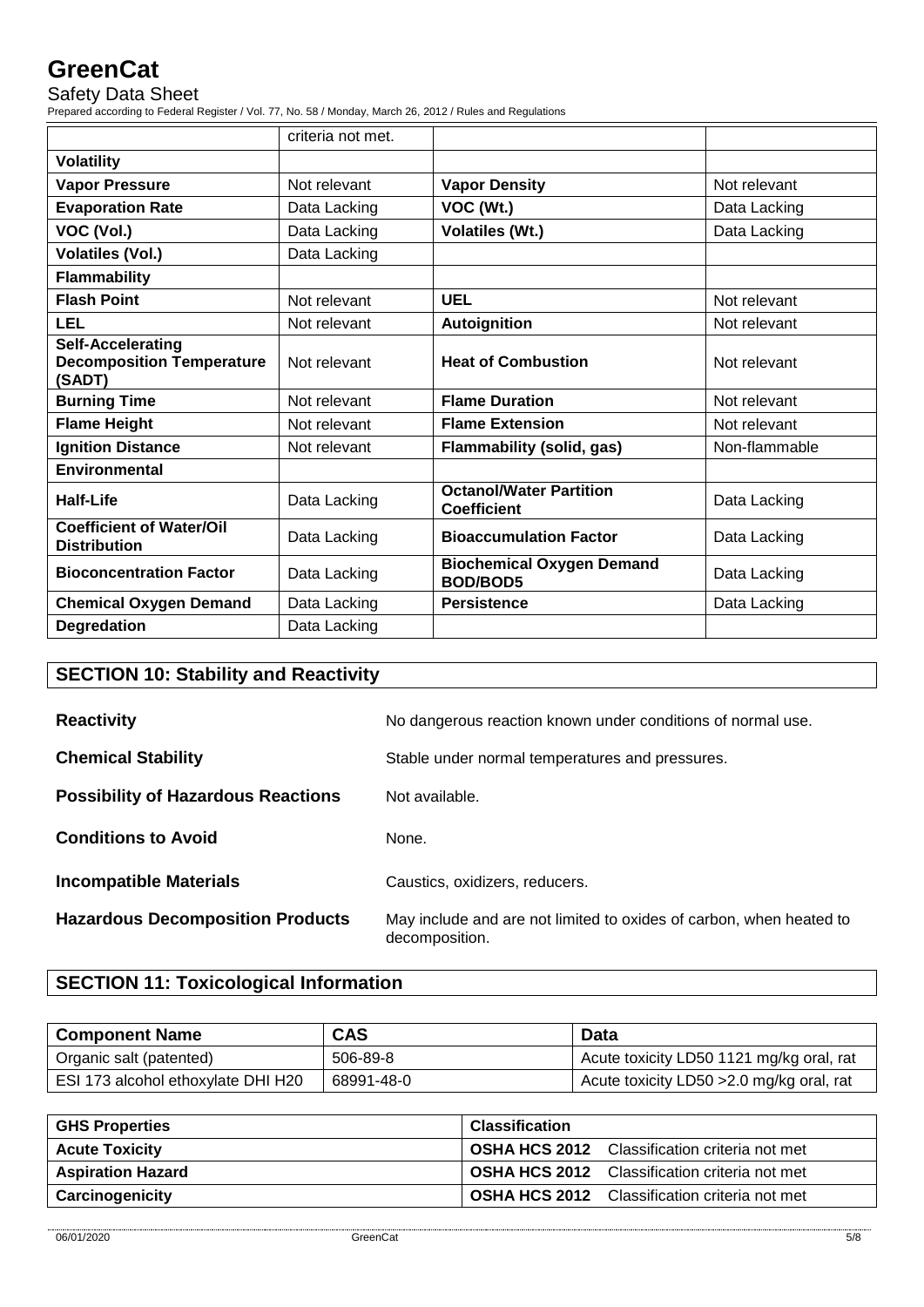Safety Data Sheet

Prepared according to Federal Register / Vol. 77, No. 58 / Monday, March 26, 2012 / Rules and Regulations

| <b>Germ Cell Mutagenicity</b>        |                      | <b>OSHA HCS 2012</b> Classification criteria not met |
|--------------------------------------|----------------------|------------------------------------------------------|
| <b>Respiratory Sensitization</b>     | <b>OSHA HCS 2012</b> | Classification criteria not met                      |
| <b>Serious Eye Damage/Irritation</b> | <b>OSHA HCS 2012</b> | Mild Irritant Cat. 2, Subcat. 2A                     |
| <b>Skin Corrosion/Irritation</b>     | <b>OSHA HCS 2012</b> | Classification criteria not met                      |
| <b>Skin Sensitization</b>            |                      | <b>OSHA HCS 2012</b> Mild Skin Irritation Category 3 |
| <b>STOT-RE</b>                       | <b>OSHA HCS 2012</b> | Category 2                                           |
| <b>STOT-SE</b>                       | <b>OSHA HCS 2012</b> | Category 3                                           |
| <b>Toxicity for Reproduction</b>     |                      | <b>OSHA HCS 2012</b> Classification criteria not met |

### **Information of Toxicological Effects**

**Target Organs** None

#### **Route(s) of Entry/Exposure**

Potential Health Effects

#### Inhalation

|             | <b>Acute (Immediate)</b> | May cause asthmatic type response in sensitive individuals.                            |  |
|-------------|--------------------------|----------------------------------------------------------------------------------------|--|
|             | <b>Chronic (Delayed)</b> | No data available.                                                                     |  |
| <b>Skin</b> |                          |                                                                                        |  |
|             | <b>Acute (Immediate)</b> | Not corrosive to skin. Avoid prolonged contact with skin as skin irritation may occur. |  |
|             | <b>Chronic (Delayed)</b> | Prolonged or repeated exposure can cause drying, defatting, and dermatitis.            |  |
| Eye         |                          |                                                                                        |  |
|             | <b>Acute (Immediate)</b> | May cause severe irritation.                                                           |  |
|             | <b>Chronic (Delayed)</b> | No data available.                                                                     |  |
| Ingestion   |                          |                                                                                        |  |
|             | <b>Acute (Immediate)</b> | May cause stomach distress, nausea, or vomiting.                                       |  |
|             | <b>Chronic (Delayed)</b> | No data available.                                                                     |  |

### **SECTION 12: Ecological information**

| <b>Toxicity</b>                      | Material data lacking                                                               |
|--------------------------------------|-------------------------------------------------------------------------------------|
| <b>Persistence and Degradability</b> | Material data lacking.                                                              |
| <b>Bioaccumulative Potential</b>     | Material data lacking.                                                              |
| <b>Mobility in Soil</b>              | Material data lacking.                                                              |
| <b>Other Adverse Effects</b>         | No studies have been found.                                                         |
| <b>Other Information</b>             | No data is available on the adverse effects of this material on the<br>environment. |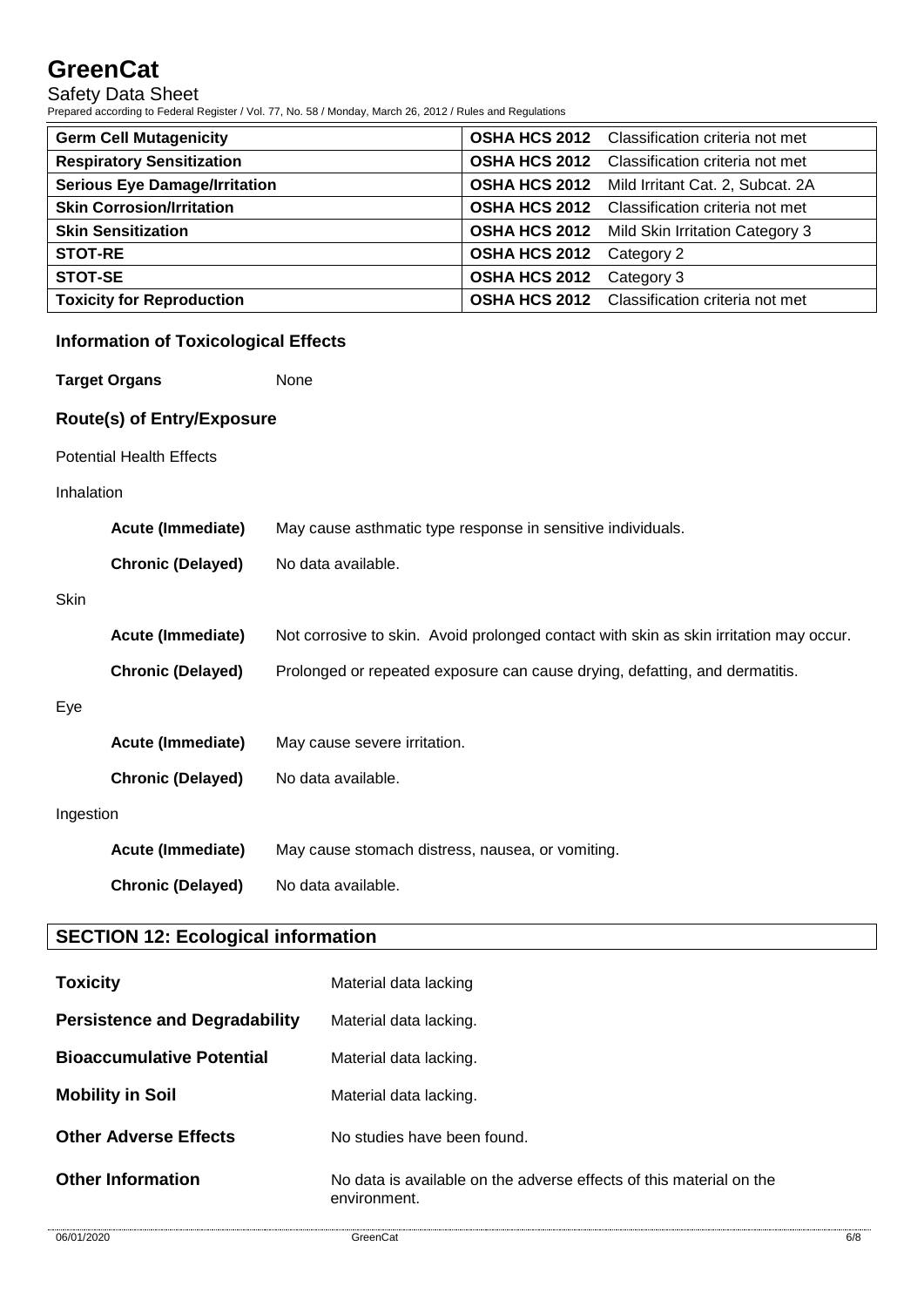Safety Data Sheet

Prepared according to Federal Register / Vol. 77, No. 58 / Monday, March 26, 2012 / Rules and Regulations

#### **SECTION 13: Disposal Considerations**

#### **Waste Treatment Methods**

- **Product Waste** Dispose of content in accordance with local, regional, national, and/or international regulations.
- **Packaging Waste** Dispose of container in accordance with local, regional, national, and/or international regulations.

#### **SECTION 14: Transport Information**

|                  | <b>14.1 UN</b><br><b>Number</b> | <b>14.2 UN</b><br><b>Proper Shipping</b><br><b>Name</b> | 14.3<br><b>Transport Hazard</b><br>Class(es) | 14.4 Packing<br>Group | 14.5<br><b>Environmental</b><br><b>Hazards</b> |
|------------------|---------------------------------|---------------------------------------------------------|----------------------------------------------|-----------------------|------------------------------------------------|
| <b>DOT</b>       | Not applicable                  | $(N.O.I.)$ Non<br>Hazardous                             | Not applicable                               | Not applicable        | Not applicable                                 |
| <b>TDG</b>       | Not applicable                  | Not applicable                                          | Not applicable                               | Not applicable        | Not applicable                                 |
| <b>IMO/IMDG</b>  | Not applicable                  | Not applicable                                          | Not applicable                               | Not applicable        | Not applicable                                 |
| <b>IATA/ICAO</b> | Not applicable                  | Not applicable                                          | Not applicable                               | Not applicable        | Not applicable                                 |

#### **Special Precautions for User** None specified.

**Transport in Bulk According to**

**Annex II of MARPOL 73/78**

**The IBC Code** None specified.

#### **SECTION 15: Regulatory information**

#### **Safety, Health and Environmental Regulations/Legislation Specific for the**

#### **Substance or Mixture**

#### **SARA Hazard Classifications**

| <b>State Right to Know</b>           |            |     |           |           |  |  |
|--------------------------------------|------------|-----|-----------|-----------|--|--|
| <b>Component</b>                     | CAS        | МA  | <b>NJ</b> | <b>PA</b> |  |  |
| Organic salt (patented)              | 506-89-8   | No. | Yes       | No        |  |  |
| ESI 173 alcohol<br>ethoxylate DI H20 | 68991-48-0 | No. | Yes       | No        |  |  |

| Inventory                            |            |                            |                            |                            |  |
|--------------------------------------|------------|----------------------------|----------------------------|----------------------------|--|
| <b>Component</b>                     | <b>CAS</b> | <b>Canada DSL</b>          | <b>Canada NDSL</b>         | <b>TSCA</b>                |  |
| Organic salt (patented)              | 506-89-8   | All ingredients are listed | All ingredients are listed | All ingredients are listed |  |
| ESI 173 alcohol<br>ethoxylate DI H20 | 68991-48-0 | All ingredients are listed | All ingredients are listed | All ingredients are listed |  |